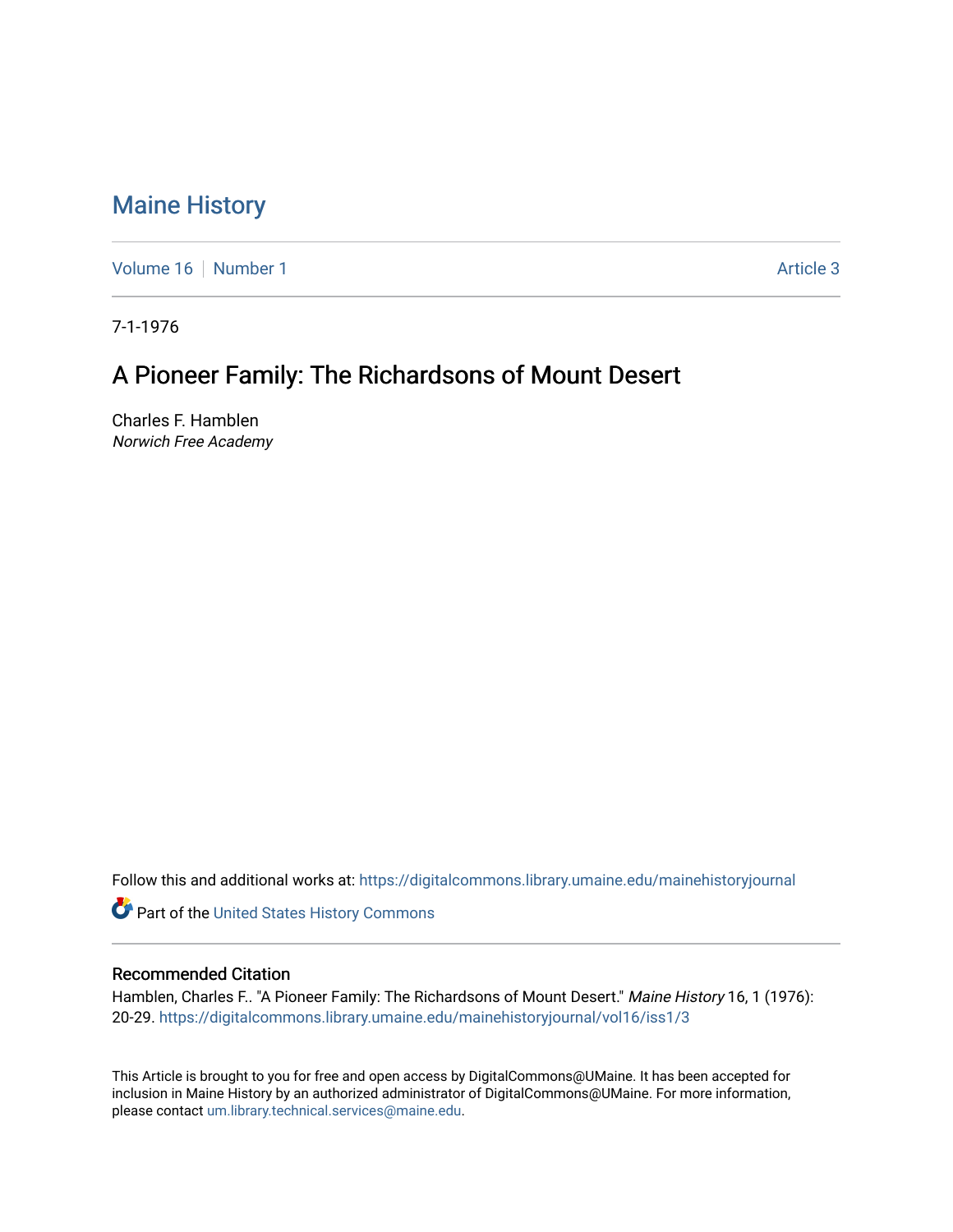

*MAINE HISTORICAL SOCIETY PRIZE ESSAY 1976*

*A Pioneer Family: The Richardsons of Mount Desert* **by**

**Charles F. Hamblen**

**Around the end of October, 1770, Captain William Owen of the Royal Navy, directed his pilot to put in at Bass Harbor in the southwest corner of Mt. Desert, Maine. The ship was the** *Campo-Bello* **(Owen having founded the New Brunswick settlement of the same name) and its pilot was one Aaron Bunker from nearby Cranberry Island.**

**Bunker had indirectly provided Owen with an intriguing week. The schooner had spent a couple of days in nearby Cranberry Harbor, where the crew and the local citizenry, comprised to a large extent of Bunkers, commingled with zest. A crisis of sorts erupted when Aaron found a sister of his engaged in libidinous fulfillment with one of the sailors. Nuptial arrangements ensued. There being no clergyman or justice of the peace within reasonable distance, Captain Owen made things official by performing, presumably, a shipboard ceremony.1**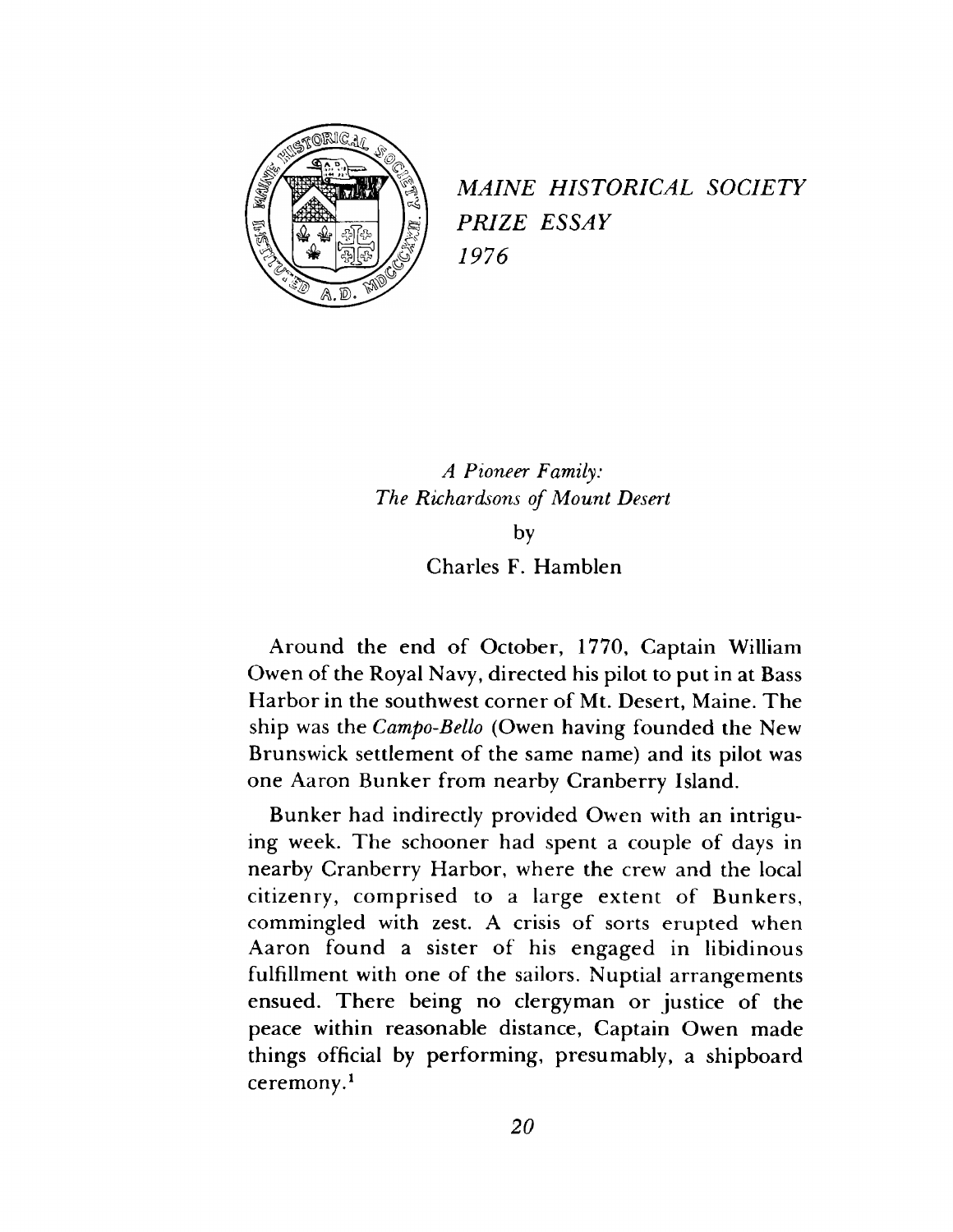**The reception, as imprompt as the wedding, seems to have been, nonetheless, convivial, and Owen's journal entry for that day indicates that he enjoyed himself immensely. Still, it must have been with some relief that he clambered ashore in the sleepy, green stillness of Bass Harbor and went exploring.**

**Maine at this time was as sparsely settled in most areas as the American West would be two generations later. Mount Desert was no exception. At Bass Harbor, Owen records finding only two families, those of Stephen Richardson and Job Dennings. Owen contents himself with one or two compliments for Dennings' daughter and a remark about the obvious integrity and industry of the two rustic families.2 There is no indication that Owen recognized Richardson as one of the Founding Fathers of the region, as he certainly was.**

**Stephen Richardson was born in dramatic circumstances somewhere between Ireland and Gloucester, Massachusetts on October 23, 1738. He was the son of Stephen and Jane (Montgomery) Richardson, the latter of whom was a bona fide Scottish aristocrat. Lady Jane (as Samuel Eliot Morison calls her while referring to Stephen** In's brother James as the "offspring of an early *Lady Chatterleys Lover* **affair")3 apparently decamped with the elder Richardson who was employed as a gardener on her father's estate, married him, settled temporarily in Ireland, bore James, and emigrated to the New World, though the order in which these events transpired remains obscure. It is certain, however, that Stephen II was born at sea.4**

**Upon reaching America, the Richardsons settled in Gloucester, probably in the parish of Sandy Bay (now Rockport), which seems to have adopted the kind of proprietory attitude toward colonizing the Deer Isle-Mount Desert area that** nasa **has taken toward stak-**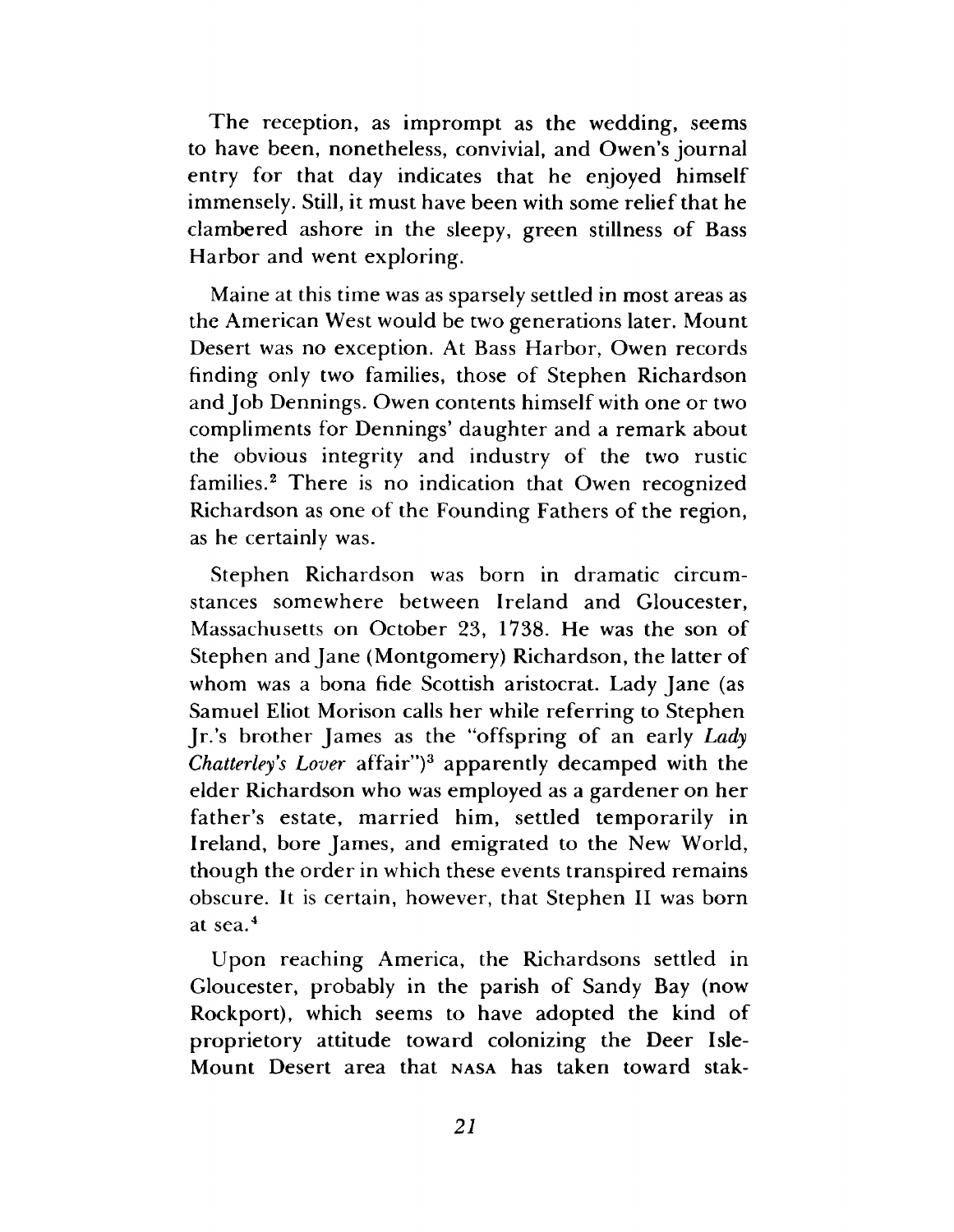**ing out the surface of the moon. The Someses, the Thurstons, the Gotts and the Hamblens—all families that would later interrelate socially, geographically and maritally with the Richardsons of Mount Desert migrated from the same Massachusetts town.5**

**It was Francis Bernard, the Royal Governor of Massachusetts Bay, who triggered the Gloucester exodus to the North. Bernard was interested in acquiring Mount Desert as a personal fief and applied to the Crown for the necessary land grant. While awaiting George Ill's permission, the Governor persuaded two Gloucester men, Abraham Somes, who was already familiar with Mount Desert through his trading activities, and James Richardson to settle there on land he would give them.6 Accordingly, Somes and Richardson became the first permanent settlers in 1761, selecting for their site the head of Mount Desert Sound which thereafter became Somes Sound; the settlement itself was named Somesville.7**

**In the next few years, other Gloucester families became Mount Desert pioneers. By 1765, both Thomas and Stephen Richardson and their families had joined their brother James.8 All three were destined to play significant roles in the colonial history of the region.**

**Those early years on Mount Desert were harsh and bitter, as a small handful of families fought both their rugged, untamed environment and the solitude it imposed on them. A story involving the Thomas Richardson family is illustrative of the strenuous and precarious existence the settlers led.**

**As the winter of 1765 loomed ahead and promised to be unusually harsh, the families of Somesville and Bass Harbor found they were running dangerously low on provisions. Their only recourse was to ship some homemade barrel staves off to Gloucester far to the South, one of their few tenuous links with civilization. When the**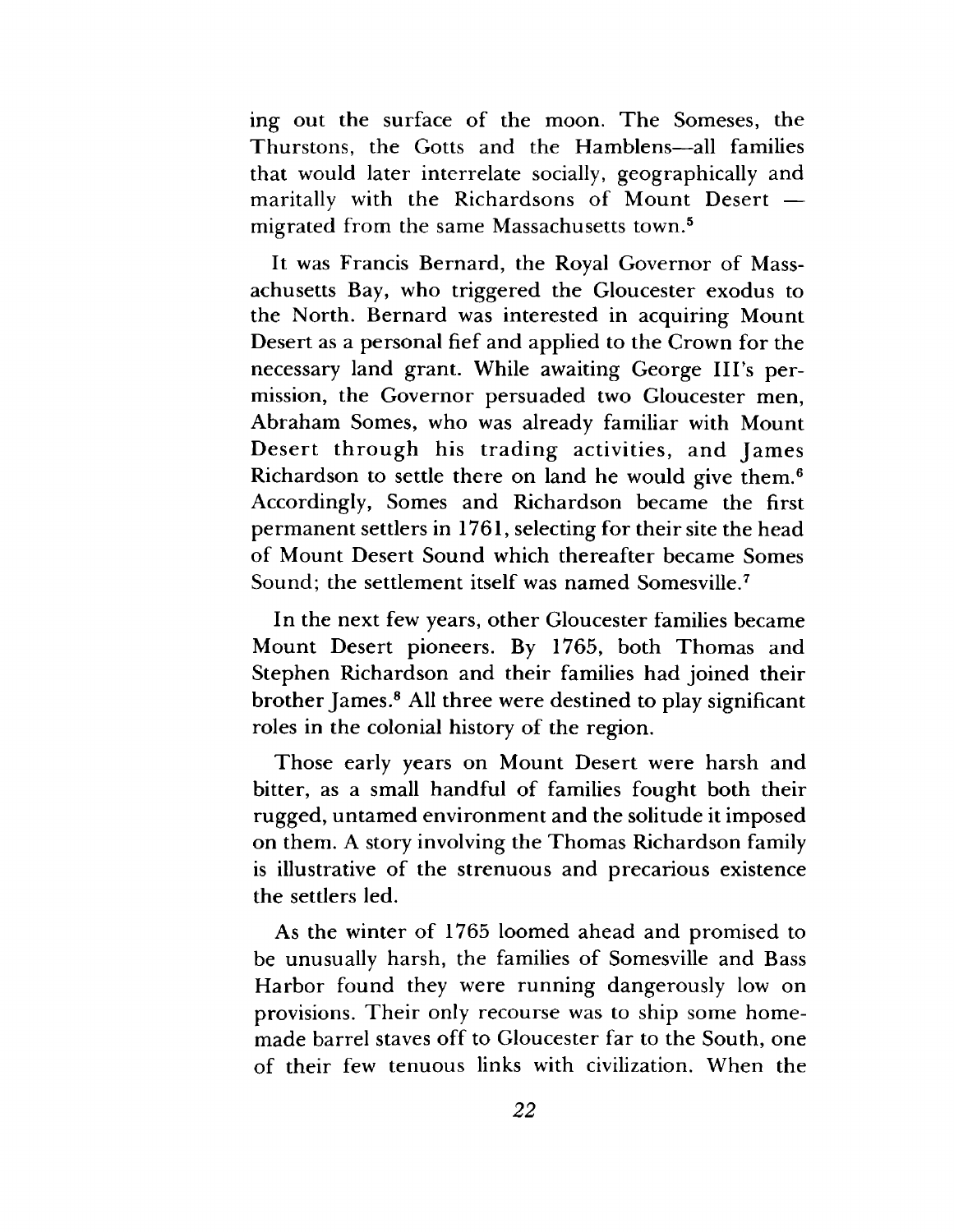**provisions for which the staves were successfully bartered made it back to Mount Desert, they were stored on Thomas Richardson's premises on the east side of Bass Harbor. Having tucked young Thomas and his sister Puah into bed, the Richardsons yoked an ox to a cart for an arduous sixteen mile round trip by moonlight over the rugged, twisted terrain of an old Indian path. Their mission was to inform the families of Somesville to the northeast that the supplies were in.**

**Their trek completed, Thomas and his wife delivered their message then turned almost immediately toward home. As they neared Bass Harbor, their horror must have been intense as they perceived a reddish glow in the sky that could only have signified that their cabin was ablaze. Fearing that their children had been consumed in the flames, the parents, panic-stricken, urged the plodding ox as fast as he could go. Their relief and joy at seeing the youngsters running, unharmed, to meet them can only be imagined. H.W. Small, who relates this tale, concludes it by pointing out that the Richardsons' woes for that year were hardly over. With the rest of the families on the island they shared the cold and privations of a terrible winter. "This was a long, sad winter for them, all their families moved to Gott's Island and made all things common; fish, clams and some game helped them through the winter."9**

**But nature wasn't the only inimical part of their surroundings. Mainlanders, probably from the direction of Ellsworth, were making encroachments upon Mount Desert territory, carrying off needed hay and making free use of the pasturage for their cattle. The petition for redress of the situation which the settlers sent Governor Bernard, part of which is reproduced below, indicates that the literary sophistication of the region was still a thing of the future.**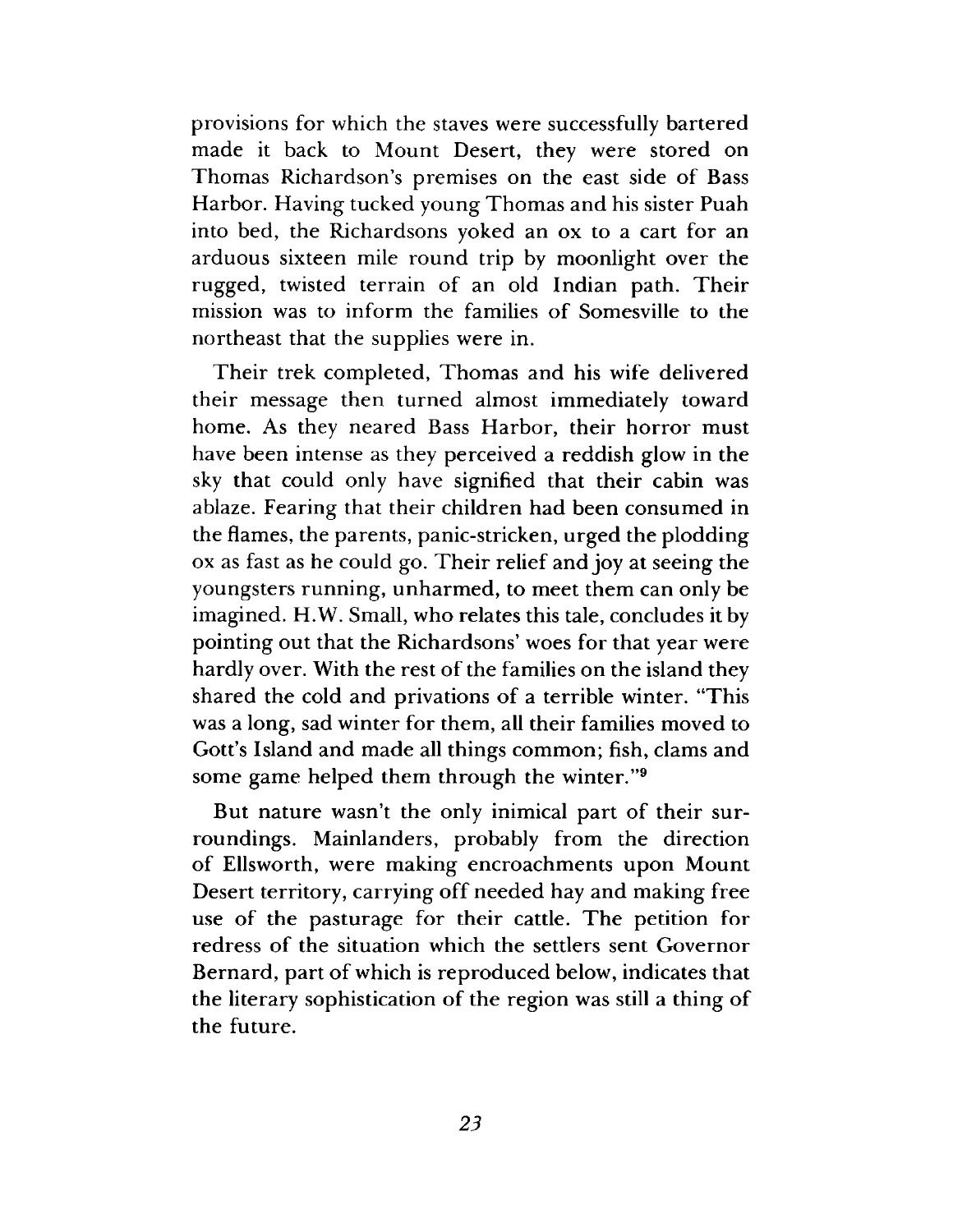'To his Exelency Governor Bernard

We the inhabitants of Mount desart Humbly Craves Your Excelencys Protection against the InCrosins of the Naboring inhabents made upon us Consarning hay on ye island to keep our stoks as the People Cut the hay before it gits its Groth So that they Spoil the marsh & if we Cut hay and Stack it for Sleding it is Stole so that we cannot have ye Provilige of the marsh that we have cleared Rodes too, . . .

> Abraham Somes Andrew Tarr Stephen Gott Benjm. Stanwood James Richardson Stephen Richardson Daniel Gott Daniel Gott, Jr. Thomas Richardson Elijah Richardson'10

**Even with the relief the Governor granted, life remained strenuous in other respects. The concept of luxury was a totally foreign one to the Mount Deserters; simply to provide for the security and survival of one's family was the primary motivating factor behind each settler's daily activities. The men of the island were engaged mostly in fishing and lumbering and eliciting what produce they could from their small farms and livestock. For the women, life was even more unremittingly arduous. Frequently, they had large families, then wore themselves out raising their children and performing household chores that required all the stamina they possessed.**

**If life demanded much from the adult community, it was no less harsh on the children. Completely deprived of the colorful world of toys, books and amusements that we of the twentieth century automatically associate with childhood, the young people of Mount Desert had to rely almost exclusively on the satisfaction derived from a close and natural relationship with their surroundings. Still, learning at their parents' slides to cope with the un-**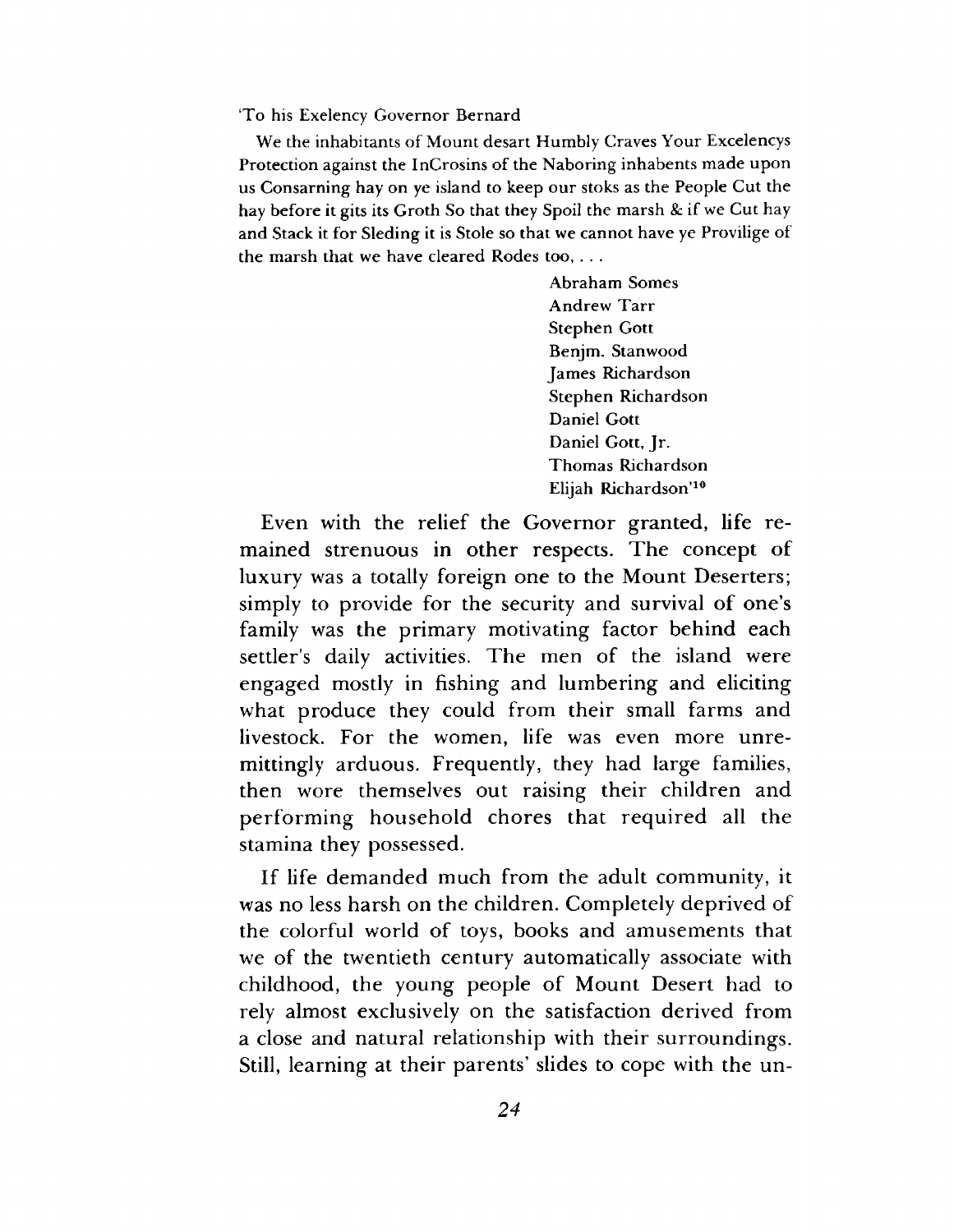**relenting pressures of frequently inimical circumstances had a bracing, character-building effect upon the children that was all to the good. Survival and recreation became almost synonymous, as boys learned to fish, sail, and cut timber, and girls acquired the sewing and spinning skills of their mothers, cooked and helped tend the livestock.**

**With the passing of the first decade, however, the quality of life gradually improved. By 1776, the democratic impulse had penetrated the woods of Maine and found a congenial home in the small, isolated communities of Mount Desert where self-sufficiency bred its natural concomitant, independence. By this time, more families had drifted north to mingle with the pioneers. As various needs, such as the laying of roads, the establishment of landings and the creation of schools and churches arose, the demand for a form of government presented itself.11**

**Accordingly, an organizational meeting was convened at the home of Stephen Richardson on March 30, 1776. Among the matters weighed and decided were the establishment of a five-member Committee of Correspondence, Safety and Inspection (upon which both Stephen and Thomas Richardson served), plans for roads and landings, and the development of another committee for the protection of meadows.12 (This last item of business was an indication that the Bernard mantle of protection had a few holes in it).**

**No doubt it was with a sense of great pride and accomplishment that the fledgling politicos of Bass Harbor adjourned their meeting until June 10, when they would reconvene at the Richardson home. At the subsequent meeting a "malitia" company was formed and a captain and two lieutenants were chosen to lead it. (Abraham Somes, the founder of the colony, was one of the lieutenants.) In addition, a formal appeal to the General Court of Massachusetts was drawn up requesting**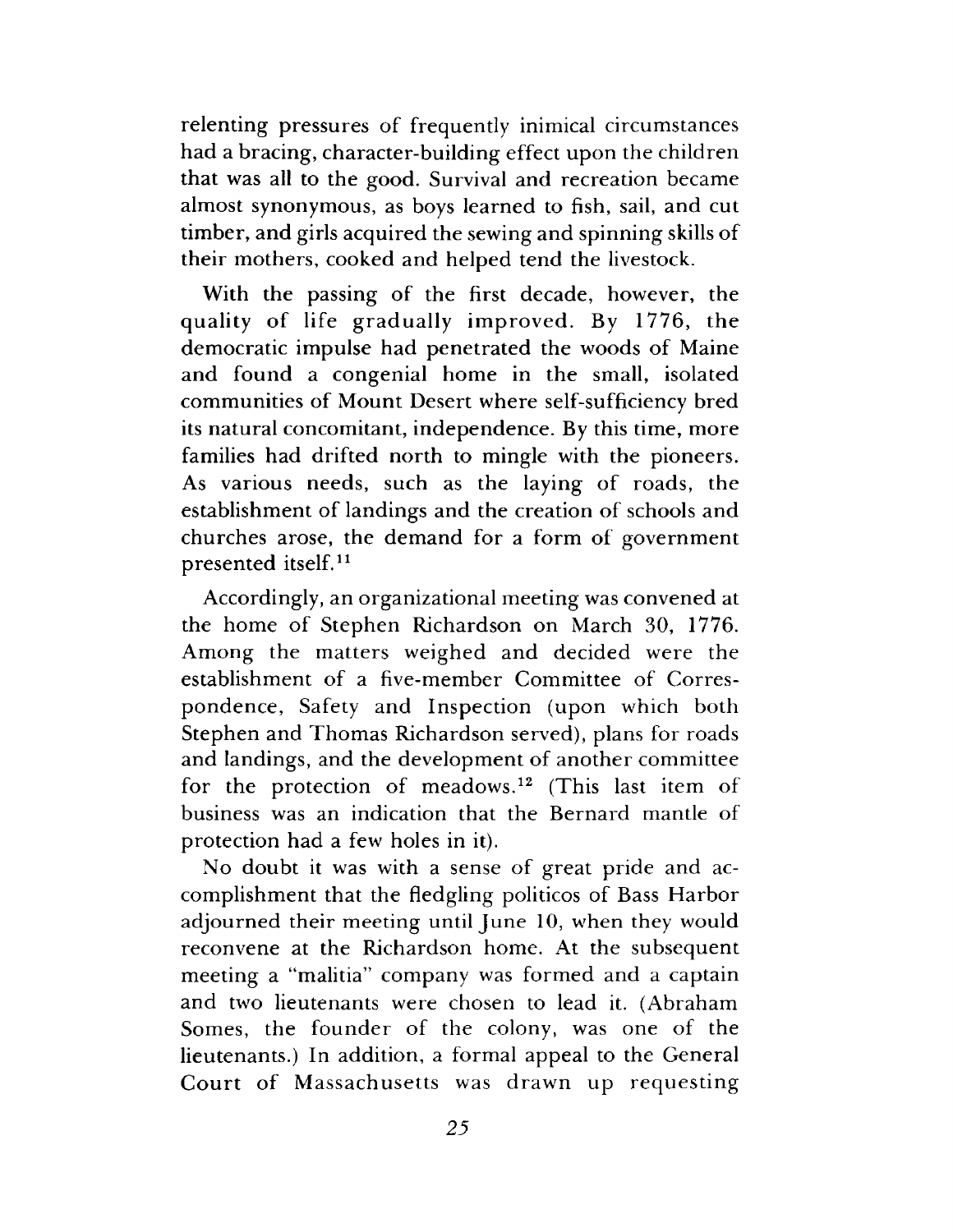**protection of rights and titles to properties that, hitherto, had been theirs only by virtue of occupation. Finally, Stephen Richardson was appointed to convey the petition to the General Court and act as the representative for Mount Desert. He was provided with an expense account amounting to £4 2s 4d.13**

**George E. Street marvels at the capacity of these settlers for effective, non-acrimonious self-government.**

The harmony, the ease, the efficiency with which all this social and political organization was accomplished by a small body of untutored fishermen and lumberers may well be a wonder to people unused to the exercise of democratic power. These people, possessed of little more wealth than was represented in their axes and fishhooks, were able without commotion or friction or resort to any authority outside themselves, to constitute a self-governing community and to provide for its successful administration.14

**On April 6, 1789, Mount Desert was incorporated as a town.15 As they had for the previous two and one-half decades, the three Richardson brothers continued to play prominent roles in the political and social development of the region. Stephen and Thomas served upon the first board of selectmen, and James, who had been the first clerk of the plantation of Mount Desert, now held a similar position as town clerk, an office he filled for many years thereafter.16**

**One of the more amazing sociological features of life in any pioneer community was not only the degree to which intermarriage between the same families occurred but the awesome symmetry of it all. This is naturally enough explained by the small number of families indigenous to a given area and the lack of communication with more populous sections of the country. Children who grew up as neighbors developed a rapport and a sense of interdependence that could easily burgeon into real affection and, finally, matrimony — in short, a sequence of circumstances which, while providing benefits to**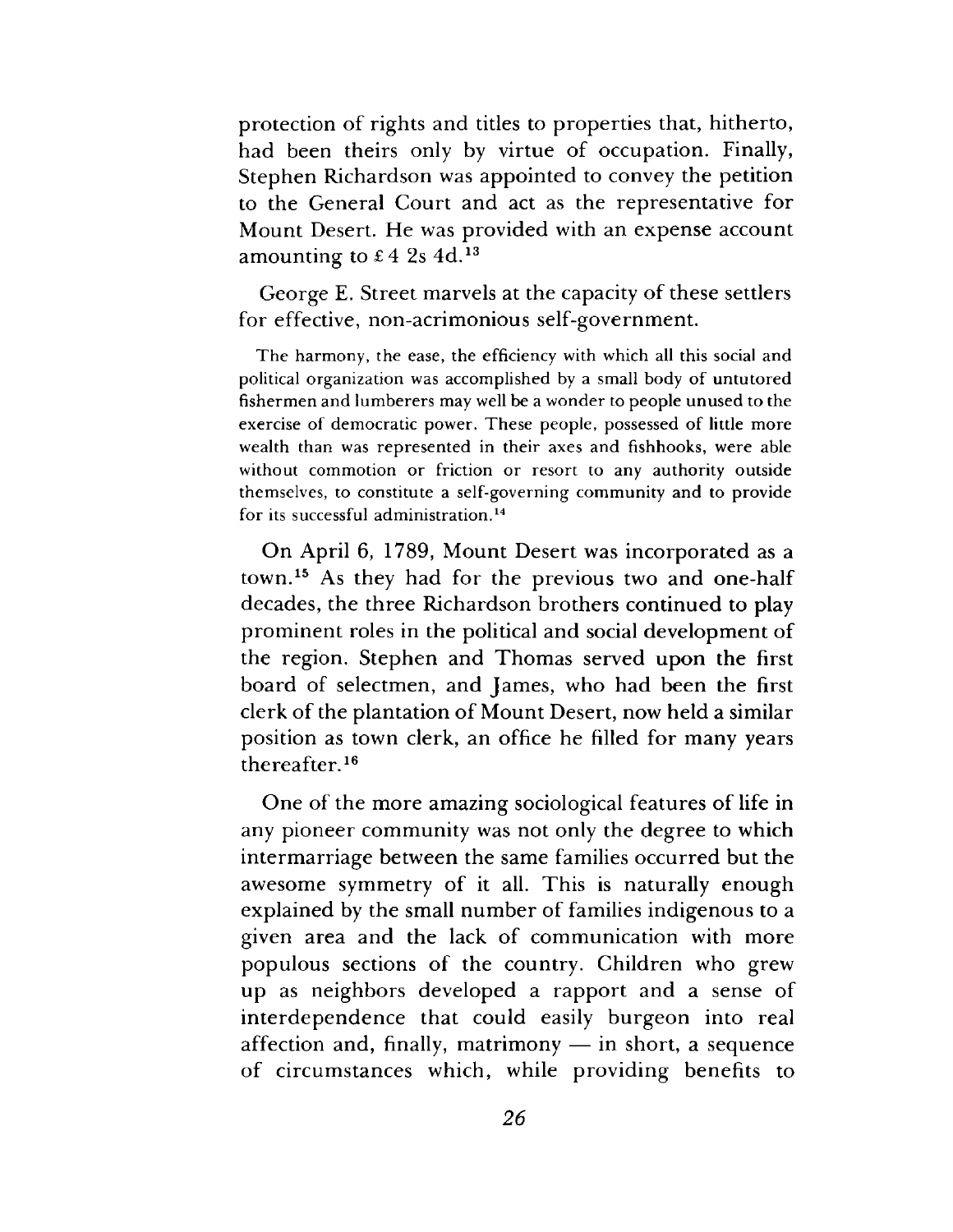**geneological research, must be a source of uneasy bemusement to geneticists.**

**Be that as it may, it is a fact that James, Thomas, and Stephen Richardson married three sisters, Rachel, Margaret, and Elizabeth Gott respectively.17 All three couples had numerous children who, in many instances, continued the matrimonial pattern established by their parents, in wedding either their first cousins or finding mates among the few other families in the district. Similarly, the third generation saw no reason to break with tradition. That a dynasty of sorts was established is still reflected by the fact that today the entire section of Maine coast of which Mount Desert forms the centerpiece is replete with Richardson-Gott descendants.**

**The Richardsons of Mount Desert were not the Adamses of Boston or the Lees of Virginia. Their influence was only local, not national in impact. Yet in another sense, they were of equal importance to the august figures we associate with the origins of our republic. It was the steady, enduring, rugged efforts of the Richardsons and hundreds of other pioneer families up and down the colonial seaboard that helped wrest a civilization from the wilderness and provide the raw material from which the Founding Fathers forged a nation.**

## $-$  NOTES  $-$

1 Samuel Eliot Morison, *The Story of Mount Desert Island* (Boston: Little, Brown and Company, 1960), pp. 24-35.

*2 Ibid.,* p. 25.

3 *Ibid.,* p. 33.

4 William Otis Sawtelle, with further research by Leslie Victor Stanley and Dorothy Parker Phelan, "The Cranberry Island Families," (unpublished typescript, 1965), p. 17, Maine Historical Society Library.